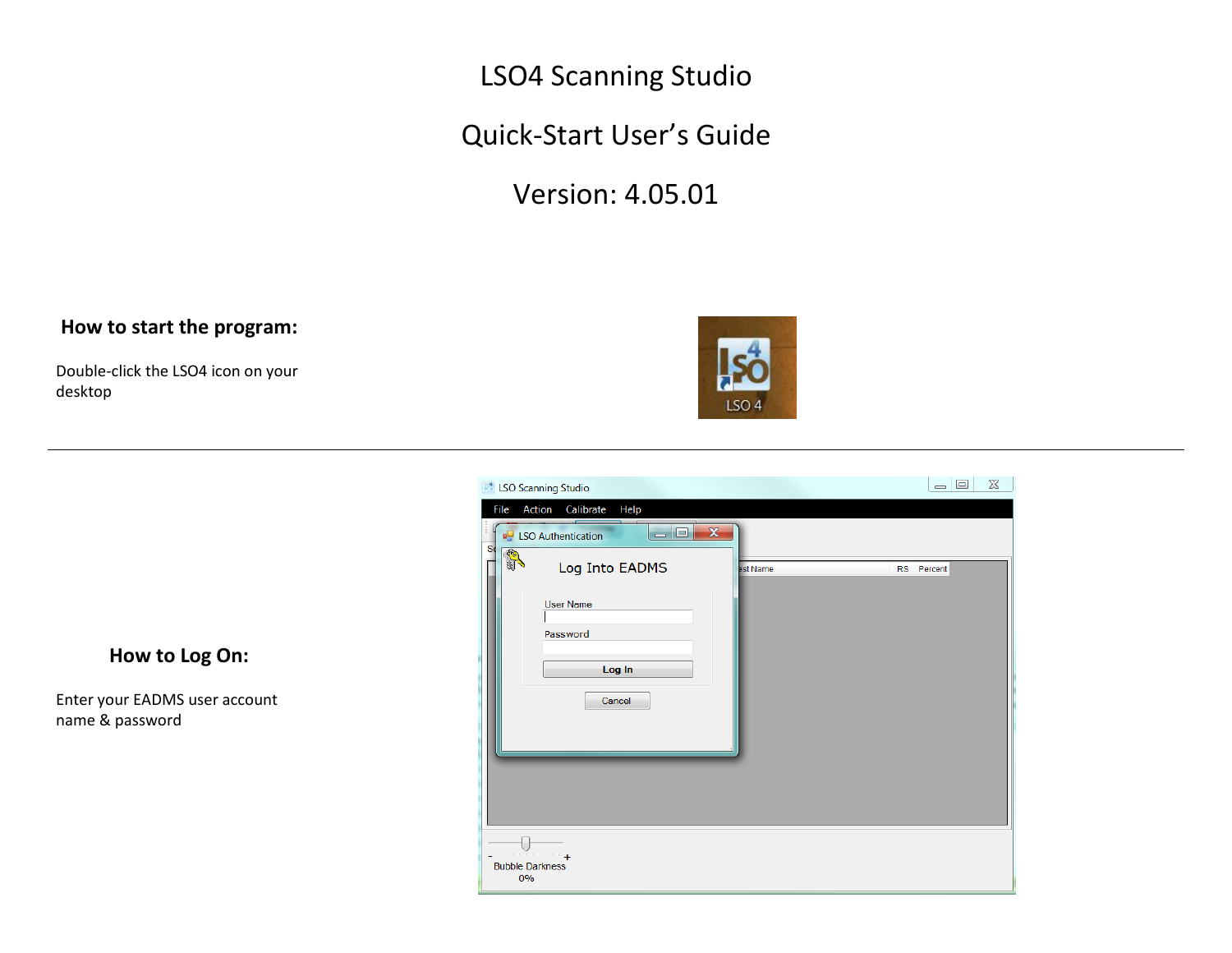

### **How to Start Scanning:**

Put your scan sheets face down into the feeder, then press the **SCAN** button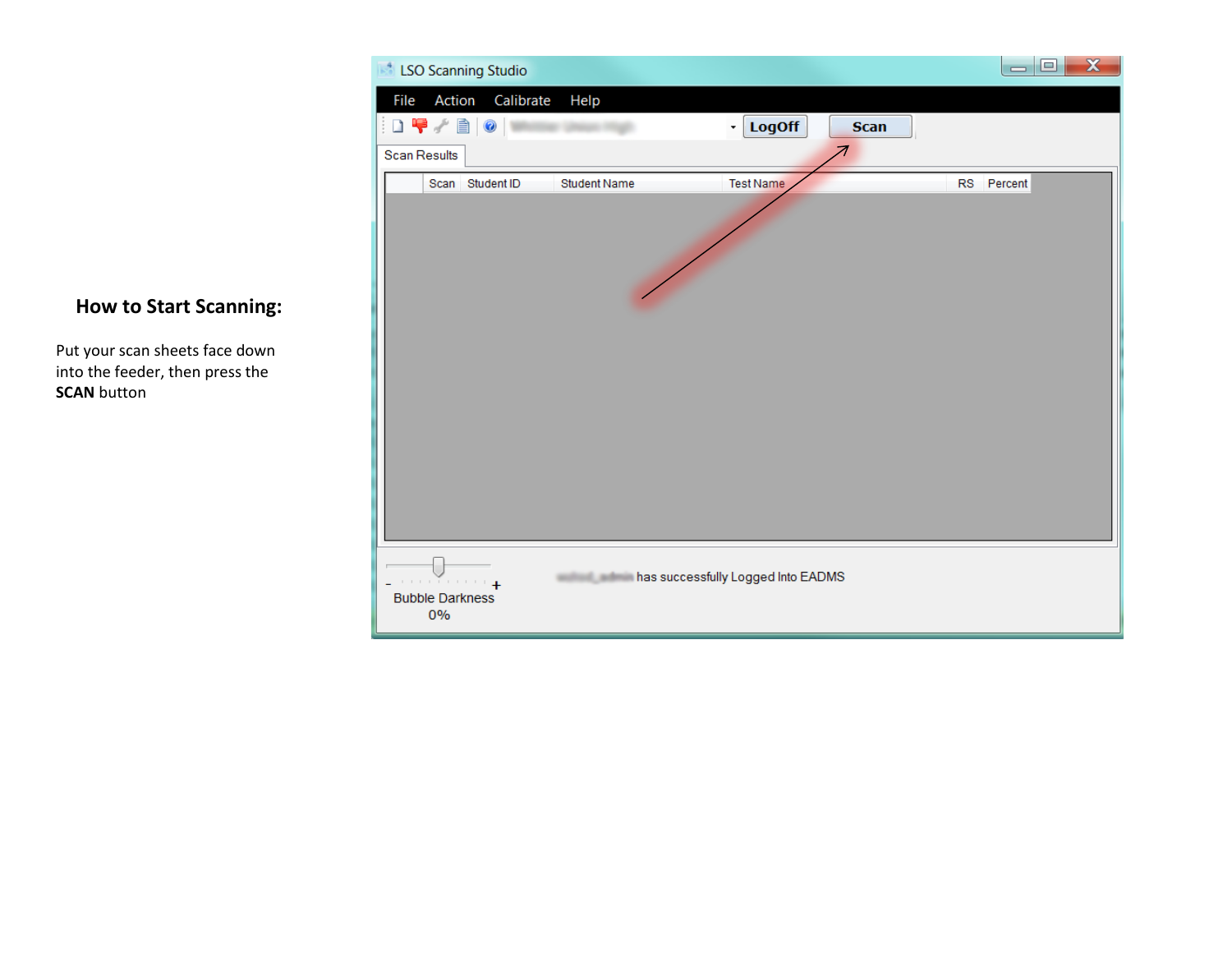|   | <b>Scan Results</b> |            |                     |                               |           |         |   |   |     |   |
|---|---------------------|------------|---------------------|-------------------------------|-----------|---------|---|---|-----|---|
|   | Scan                | Student ID | <b>Student Name</b> | <b>Test Name</b>              | <b>RS</b> | Percent | 1 | 2 | 3   | 4 |
| ٠ | 1                   | 163727     |                     | Scan Sheet Calibration        | 15        | 12.50   | Α | в | B,C | в |
|   | 2                   | 123797     |                     | Scan Sheet Calibration        | 13        | 10.83   | Α | в | D.  | c |
|   | 3                   | 163727     |                     | <b>Scan Sheet Calibration</b> | 15        | 12.50   | Α | B | B,C | в |
|   | 4                   | 0          | Unknown Student     | Scan Sheet Calibration        | 13        | 10.83   | Α | B | D   | с |
|   | 5                   | 163727     |                     | Scan Sheet Calibration        | 15        | 12.50   | Α | в | B,C | в |
|   | 6                   | 0          | Unknown Student     | Scan Sheet Calibration        | 13        | 10.83   | A | B | D.  | C |
|   |                     |            |                     |                               |           |         |   |   |     |   |

# **What does the Main Display show:**

As each sheet is scanned, it is scored and the results show up in the **Scan Responses Grid**.

Backgrounds of the responses indicate:

- White = correct answer
- $\bullet$  Red = incorrect
- $\bullet$  Pink = blank or multiple marks detected

Responses for test questions that are supposed to have multiple correct answers are not colored red, if all the correct choices were marked.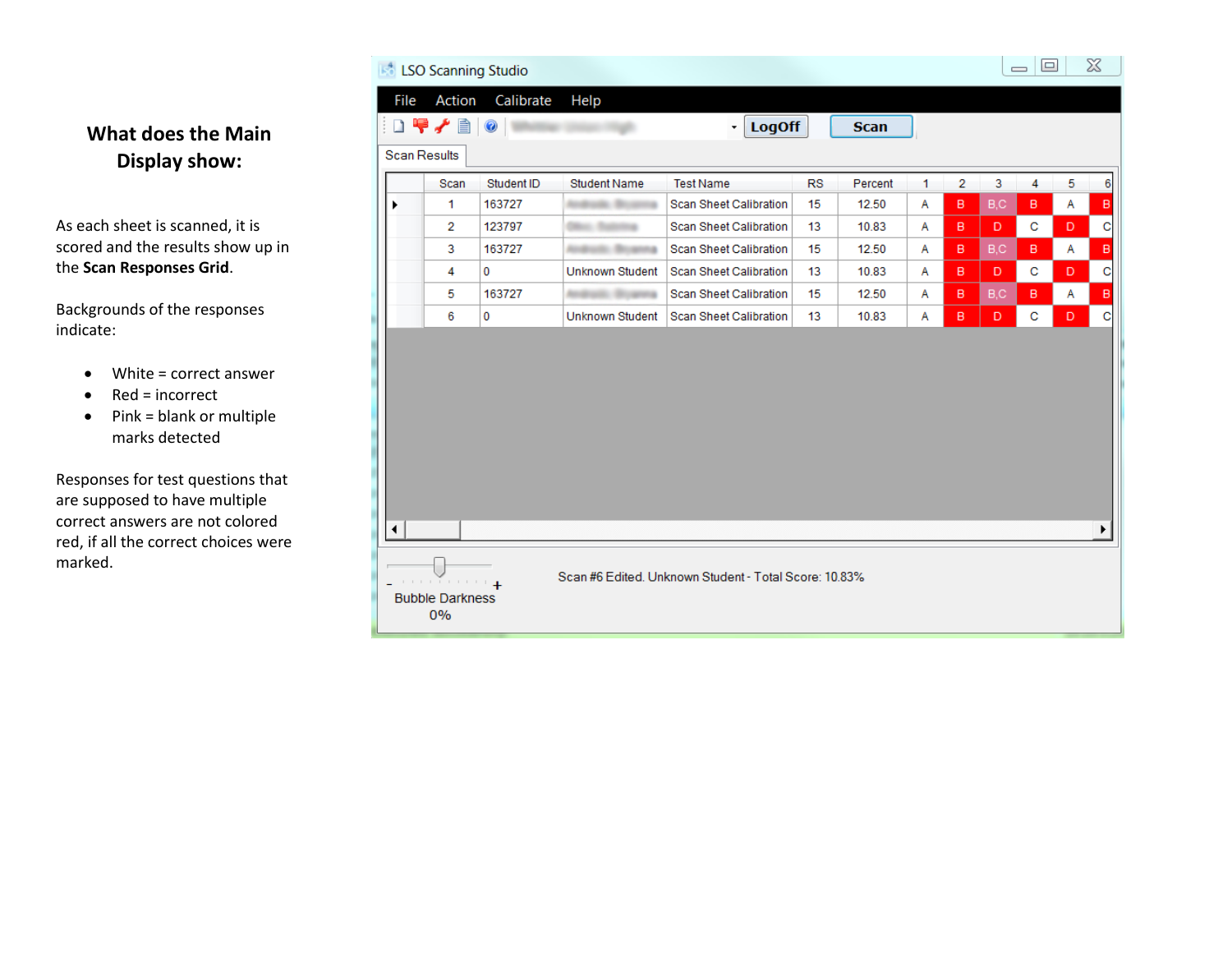

## **What happens if a Generic sheet is scanned?**

A window pops-up asking you to enter the **Student ID**.

Type in the correct ID# and either press the **Use New Student ID#** button or press the **Enter** key on the keyboard.

If you are scanning a large number of **Generic** sheets, you can choose to disable this pop-up and then deal with missing **Student ID's** in the **Editor**.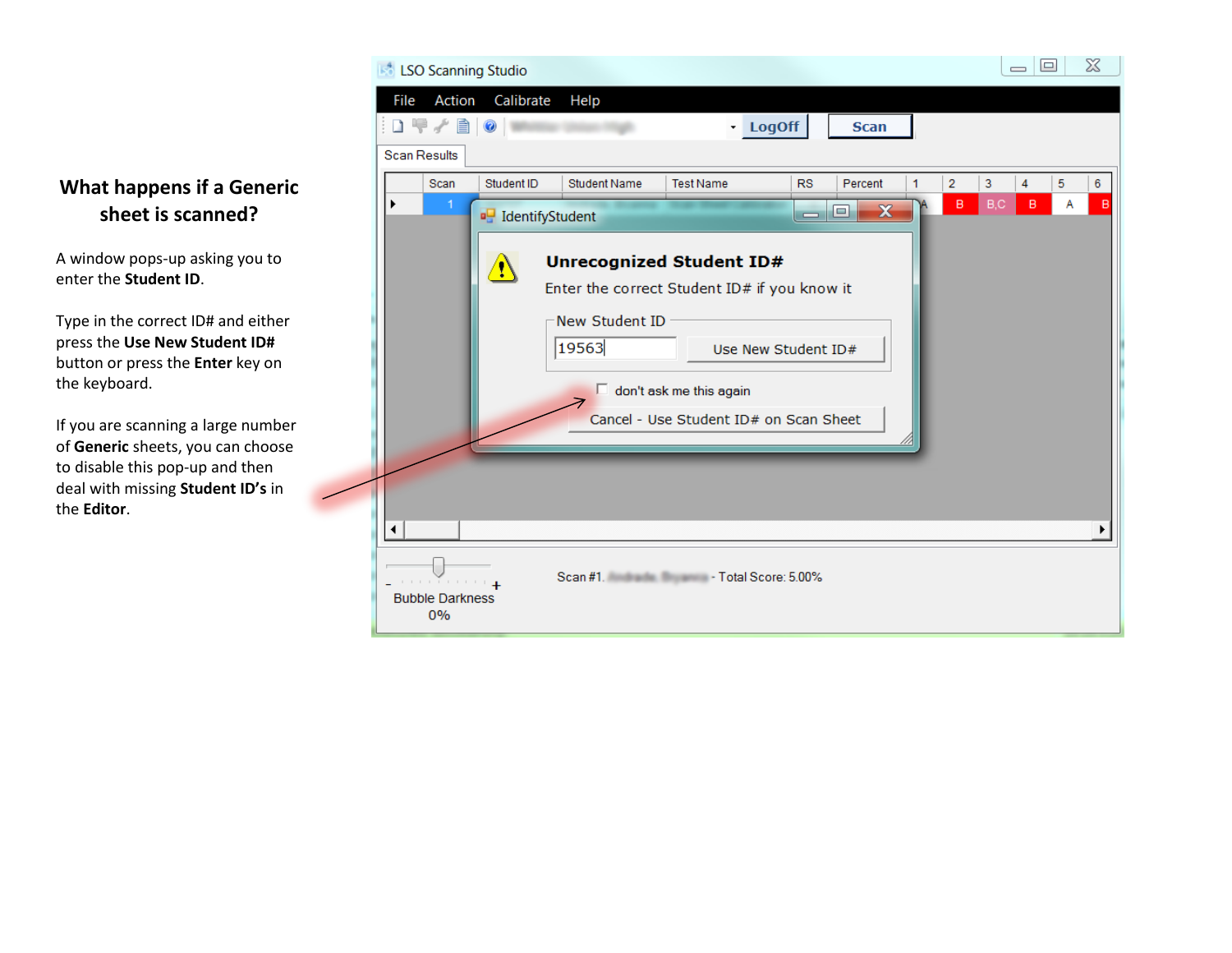#### **How does the Editor Work?**

The **Editor** window opens automatically when scanning is done if it has detected any blank answers, multiple marks, or missing student ID's. The Editor displays the exact image that was scanned.

A **red arrow** points to where the problems are. Bubbles colored **yellow** indicate where marks have been detected.

To **"turn off"** a mark, click on the yellow mark. To **"turn on"** a mark, click within the square surrounding the blank bubble.

Look at the **Middle Top** of the page. Here you can **Zoom Out** or **Zoom In** to better view the image detail.

| <b>B</b> LSO4 Editor                                                 |                                                                                                      |                                 |                                                          |          |                            |            |        | $\equiv$ | o          |   | $\mathbf x$ |
|----------------------------------------------------------------------|------------------------------------------------------------------------------------------------------|---------------------------------|----------------------------------------------------------|----------|----------------------------|------------|--------|----------|------------|---|-------------|
| <b>View Images</b>                                                   |                                                                                                      | <b>Magnify Image</b>            |                                                          |          | <b>Edit Identification</b> |            |        |          |            |   |             |
| 1<br>of<br>$<<$ prev                                                 | 5<br>$next$ $>$                                                                                      | 25%<br>÷.                       |                                                          | Scan ID: |                            | 040-1256-1 |        |          |            |   |             |
|                                                                      |                                                                                                      |                                 |                                                          | StulD:   | 163727                     |            |        |          | Apply      |   |             |
| <b>UnDo</b>                                                          | Displaying 5 of 5 scan sheets                                                                        |                                 | Exit                                                     |          |                            |            |        |          |            |   |             |
|                                                                      | Test: 206337 / 6133 Scan Sheet Calibration                                                           |                                 |                                                          |          |                            |            |        |          |            |   |             |
| Student: 163727; Andrew March 1999                                   |                                                                                                      |                                 |                                                          |          |                            |            |        |          |            |   |             |
| Responses:<br>-2<br>3.<br>-5<br>$\overline{4}$<br>-6<br>-7<br>8<br>1 | 9<br>10 11 12 13 14 15 16 17 18 19 20 21 22 23 24 25 26 27 28 29 30 31 32 33 34 35 36 37 38 39 40 41 |                                 |                                                          |          |                            |            |        |          |            |   |             |
| в<br>B.C B<br>B<br>Α<br>C.<br>D<br>А                                 | $C \mid B$<br>B<br>A<br>$C$ $D$                                                                      | $C$ $B$ $A$                     | $B   C   D   D   D   D   C   C   B   B  $<br>$ {\bf C} $ | BA       | C<br>$\mathbf{C}$          | c<br>2.    | в<br>B | $C$ $D$  | $C \mid B$ | Α |             |
| Ш<br>∢                                                               |                                                                                                      |                                 |                                                          |          |                            |            |        |          |            |   |             |
|                                                                      |                                                                                                      |                                 |                                                          |          |                            |            |        |          |            |   |             |
|                                                                      |                                                                                                      |                                 |                                                          |          |                            |            |        |          |            |   |             |
| Student:<br>Teacher:                                                 | Student ID: 0000163727<br>Course: Intro Engin Dsn-P Period: 1                                        |                                 |                                                          |          |                            |            |        |          |            |   |             |
|                                                                      |                                                                                                      |                                 |                                                          |          |                            |            |        |          |            |   |             |
| School:                                                              |                                                                                                      |                                 |                                                          |          |                            |            |        |          |            |   |             |
| Test:                                                                | <b>Scan Sheet Calibration</b>                                                                        |                                 |                                                          |          |                            |            |        |          |            |   |             |
| Test ID:<br>206337                                                   | Today<br>Test Date:                                                                                  |                                 |                                                          |          |                            |            |        |          |            |   |             |
| wrong A ® Ø ®                                                        |                                                                                                      | Please do not mark in this area |                                                          |          |                            |            |        |          |            |   |             |
| wrong <b>A B O</b><br>wrong ⓒⓒ <b>x</b>                              |                                                                                                      |                                 |                                                          |          |                            |            |        |          |            |   |             |
| correct $\circledR \circledR$                                        |                                                                                                      | 000016372700613301B             |                                                          |          |                            |            |        |          |            |   |             |
| п                                                                    | п                                                                                                    |                                 | ٠                                                        |          |                            |            |        |          |            |   |             |
| 1. <b>@</b> 0 0 0                                                    | 31. OO@O                                                                                             | 61.©OOO                         | 91. OO @ O                                               |          |                            |            |        |          |            |   |             |
| 2. 0000                                                              | 32. OO@O                                                                                             | 62. OC 00                       | 92. OO OO                                                |          |                            |            |        |          |            |   |             |
| 3. OCOO                                                              | 33. OO©O                                                                                             | 63. OO@O                        | 93. <b>@</b> OOO                                         |          |                            |            |        |          |            |   |             |
| 4. O®OO                                                              | $\rightarrow$ 34. OOOO                                                                               | 64. OO©O                        | 94. <b>Q</b> OOO                                         |          |                            |            |        |          |            |   |             |
| <b>5. QOOO</b>                                                       | 35. OC OO                                                                                            | 65. OO©O                        | 95. OQ OQ                                                |          |                            |            |        |          |            |   |             |
| 6. OOOO<br>7. OO©O                                                   | 36. OC OO<br>37. OO©O                                                                                | 66. OO@O<br>67. OC 00           | 96. OO©O<br>97. OOO©                                     |          |                            |            |        |          |            |   |             |
| 8. <b>OOO®</b>                                                       | 38. COO <b>O</b>                                                                                     | 68.©OOO                         | 98. OO©O                                                 |          |                            |            |        |          |            |   |             |
| 9. aogo<br>10. 0000                                                  | 39. OO©O<br>40. OC 00                                                                                | 69. OC 00<br>70. OC 00          | 99. OO©O<br>100. 00 00                                   |          |                            |            |        |          |            |   |             |

Look at the **Top Left Corner**. Here you can see how many sheets are in the queue waiting to be edited. The first time the Editor pops-up, only those sheets needing to be edited are in the queue. Press the **<<Prev** and **Next>>** buttons to navigate from page to page.

As you make changes on a page, you can **move to the next page** and make changes there. When done editing all pages, press the **Exit** button to save your all your changes and exit the Editor (you do not have to press Exit to save changes before moving to another page – the Editor keeps track of your changes and saves them all at once when you're done).

If you make any mistakes in editing and want to start over, press the **UnDo** button, This button works only for the page in view, but it will remove all the changes made.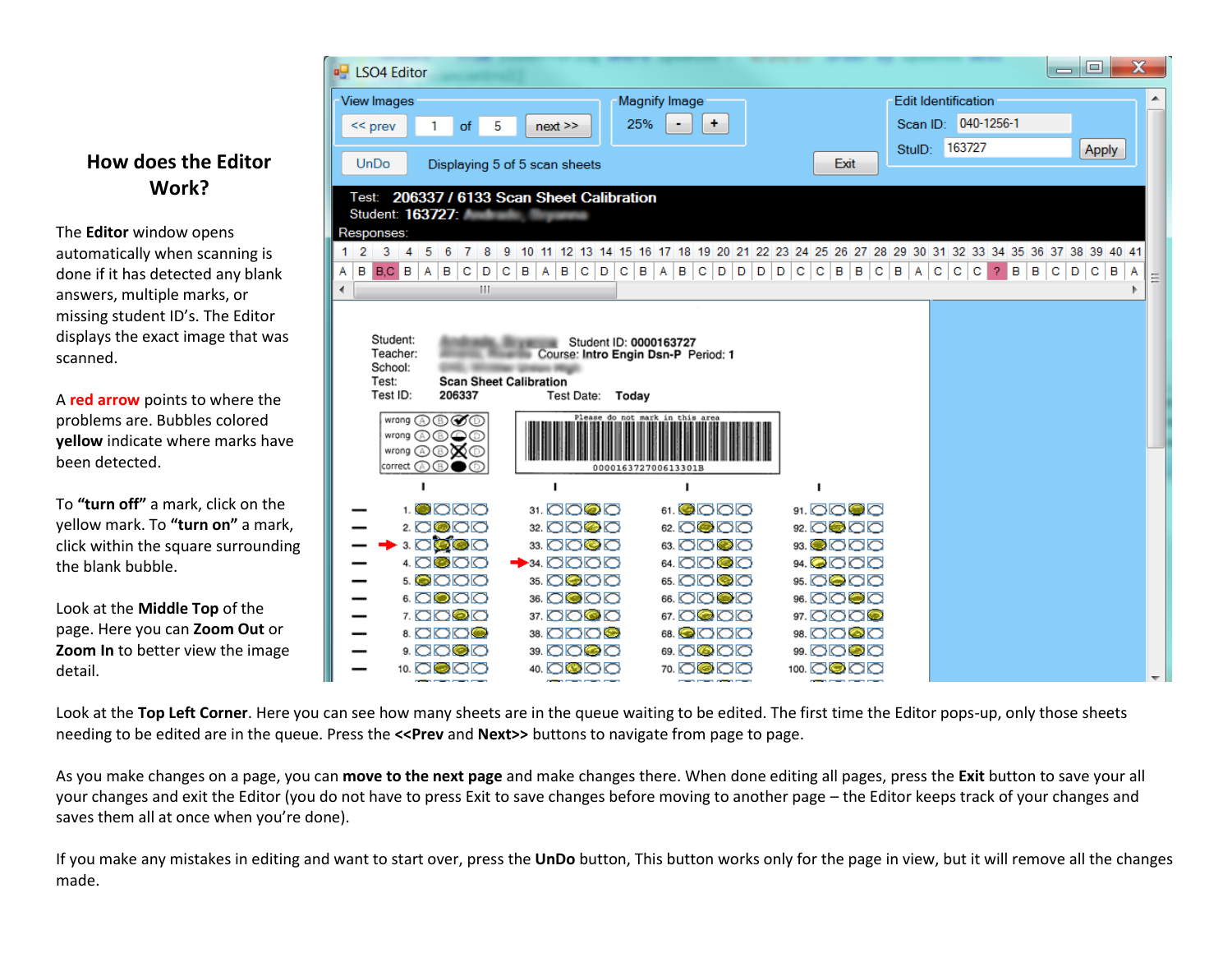# **How do you enter a missing Student ID in the Editor?**

The **Editor** detects a missing Student ID and indicates this in **red**.

Type in the correct **Student ID** in the **Edit Identification** area in the **Upper Top Right** of the Editor.

Press the **Apply** button. This accepts the new Student ID.

| <b>u</b> LSO4 Editor                                                                           |                                                                                                    |                                 |                                             |                                      |             |                            |        | $\equiv$ | ▣                     | $\mathbf x$ |  |
|------------------------------------------------------------------------------------------------|----------------------------------------------------------------------------------------------------|---------------------------------|---------------------------------------------|--------------------------------------|-------------|----------------------------|--------|----------|-----------------------|-------------|--|
| <b>View Images</b>                                                                             |                                                                                                    | <b>Magnify Image</b>            |                                             |                                      |             | <b>Edit Identification</b> |        |          |                       |             |  |
| 2<br>$<<$ prev<br>of<br>6                                                                      | 25%<br>$next$ $>$                                                                                  | ٠.                              | x: 1468, y: 8                               |                                      |             | Scan ID: 040-1262-1        |        |          |                       |             |  |
|                                                                                                |                                                                                                    |                                 |                                             |                                      | StulD: 0    |                            |        |          | Apply                 |             |  |
| <b>UnDo</b><br>Displaying 6 of 6 scan sheets                                                   |                                                                                                    |                                 |                                             | Exit                                 |             |                            |        |          |                       |             |  |
| Test: 206337 / 6133 Scan Sheet Calibration                                                     |                                                                                                    |                                 |                                             |                                      |             |                            |        |          |                       |             |  |
| Student: 0: Unknown Student                                                                    |                                                                                                    |                                 |                                             |                                      |             |                            |        |          |                       |             |  |
| Responses:<br>$1\quad2$<br>3<br>5<br>6<br>$\overline{\phantom{a}}$<br>9<br>$\overline{4}$<br>7 | 10 11 12 13 14 15 16 17 18 19 20 21 22 23 24 25 26 27 28 29 30 31 32 33 34 35 36 37 38 39 40 41 42 |                                 |                                             |                                      |             |                            |        |          |                       |             |  |
| $A \mid B$<br>B<br>l C.<br>D<br> C <br>в<br>$\mathsf{A}$<br>D                                  | $C$ $D$<br> C B <br>$A$ $B$                                                                        | $C$ $D$<br>$A$ $B$ $C$<br>D     | -2.<br>2<br>$\mathcal{P}$<br>$\overline{2}$ | $\overline{2}$<br>$\mathcal{P}$<br>2 | 2<br>2<br>A | B<br>C<br>D                | c<br>в | 2<br>2   | 2 <sub>1</sub><br>-2. |             |  |
| ш                                                                                              |                                                                                                    |                                 |                                             |                                      |             |                            |        |          |                       |             |  |
| Student ID#: 0                                                                                 |                                                                                                    |                                 |                                             |                                      |             |                            |        |          |                       |             |  |
| Student:                                                                                       |                                                                                                    | Student ID: Student ID:         |                                             |                                      |             |                            |        |          |                       |             |  |
| Teacher:<br>School:                                                                            |                                                                                                    |                                 |                                             |                                      |             |                            |        |          |                       |             |  |
| <b>Scan Sheet Calibration</b><br>Test:                                                         |                                                                                                    |                                 |                                             |                                      |             |                            |        |          |                       |             |  |
| Test ID:<br>206337                                                                             | Today<br>Test Date:                                                                                |                                 |                                             |                                      |             |                            |        |          |                       |             |  |
|                                                                                                |                                                                                                    | Please do not mark in this area |                                             |                                      |             |                            |        |          |                       |             |  |
| wrong <b>A O</b> $\bigcirc$ O<br>wrong @ <b>@ X</b> @                                          |                                                                                                    |                                 |                                             |                                      |             |                            |        |          |                       |             |  |
| correct $\mathbb{Q} \otimes$                                                                   |                                                                                                    | 000000000000613301B             |                                             |                                      |             |                            |        |          |                       |             |  |
|                                                                                                |                                                                                                    |                                 |                                             |                                      |             |                            |        |          |                       |             |  |
| 1. <b>O</b> O O O                                                                              | 31. <b>O</b> OO                                                                                    | 61. 0000                        |                                             | 91.@OOO                              |             |                            |        |          |                       |             |  |
| 2. OC OO                                                                                       | 32. OQOO                                                                                           | 62. 0000                        |                                             | 92. OOOO                             |             |                            |        |          |                       |             |  |
| 3. OOO©                                                                                        | 33. OO@O                                                                                           | 63. OO©O                        |                                             | 93. OO© O                            |             |                            |        |          |                       |             |  |
| 4. OO© O                                                                                       | 34. OOO©                                                                                           | 64. OO@O                        |                                             | 94. OC OC                            |             |                            |        |          |                       |             |  |
| 5. 0000                                                                                        | 35. OO©O                                                                                           | 65. OC OO                       |                                             | 95. OOOO                             |             |                            |        |          |                       |             |  |
| ہ صدی ہ                                                                                        | 36 O'O O O                                                                                         | റെറ്റെ                          |                                             | 96 86 86                             |             |                            |        |          |                       |             |  |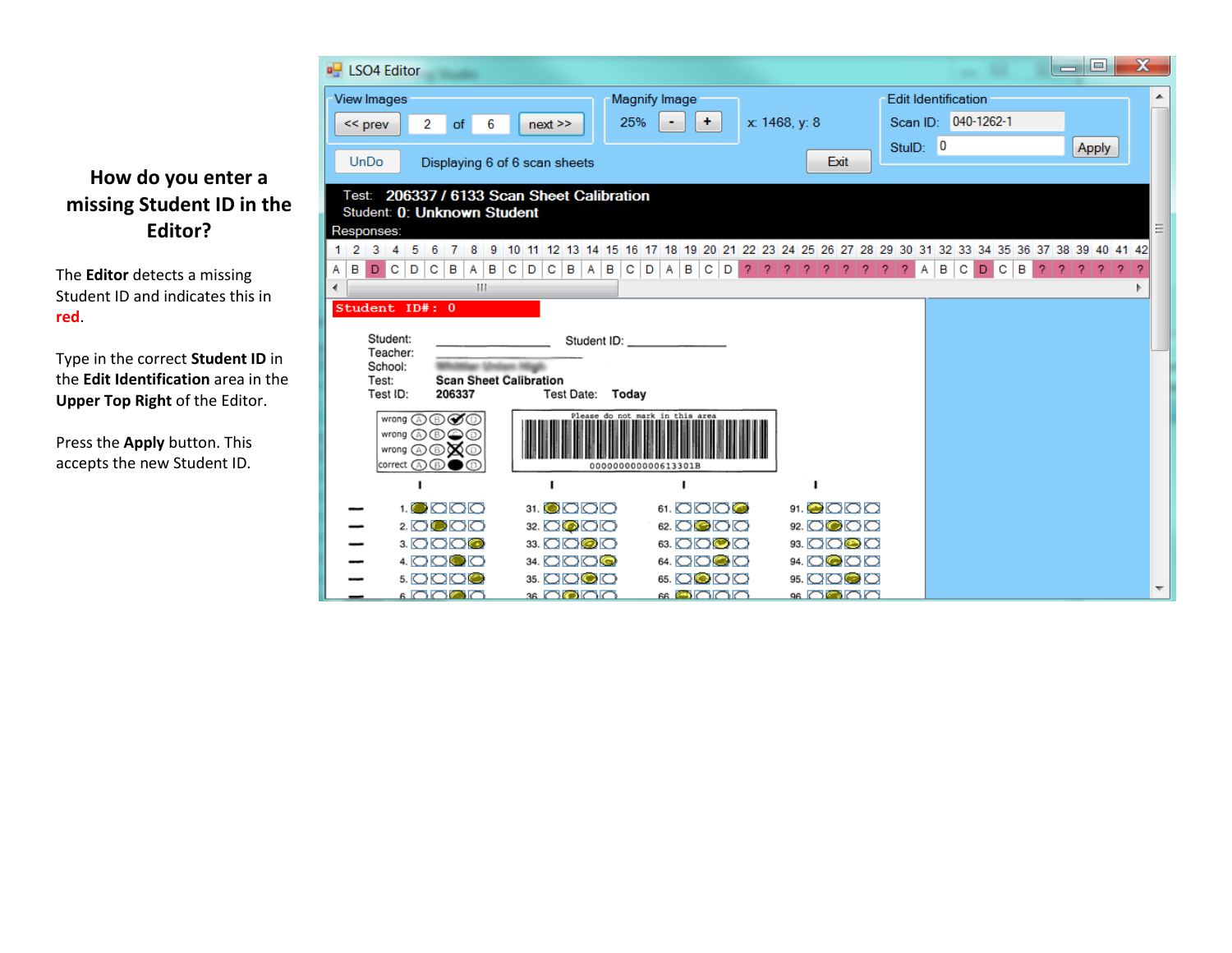

The **Editor** displays the new **Student ID** in **red** after you press the **Apply** button.

|        |   |             | <b>B</b> LSO4 Editor                                                             |   |   |                               |              |        |   |    |   |                     |              |   |                                                        |   |              |   |              |   |                                                                            |   |                 |                              |   |      |  |        |   |                            |        |   |   |    |    | $\equiv$ |    | e        | $\mathbf x$ |  |
|--------|---|-------------|----------------------------------------------------------------------------------|---|---|-------------------------------|--------------|--------|---|----|---|---------------------|--------------|---|--------------------------------------------------------|---|--------------|---|--------------|---|----------------------------------------------------------------------------|---|-----------------|------------------------------|---|------|--|--------|---|----------------------------|--------|---|---|----|----|----------|----|----------|-------------|--|
|        |   |             | <b>View Images</b>                                                               |   |   |                               |              |        |   |    |   |                     |              |   | <b>Magnify Image</b>                                   |   |              |   |              |   |                                                                            |   |                 |                              |   |      |  |        |   | <b>Edit Identification</b> |        |   |   |    |    |          |    |          |             |  |
|        |   | $<<$ prev   |                                                                                  |   | 2 | of                            |              | 6      |   |    |   | $next$ $>$          |              |   | 25%                                                    |   |              |   | ÷            |   |                                                                            |   | x: 2544, y: 184 |                              |   |      |  |        |   | Scan ID: 040-1262-1        |        |   |   |    |    |          |    |          |             |  |
|        |   |             |                                                                                  |   |   |                               |              |        |   |    |   |                     |              |   |                                                        |   |              |   |              |   |                                                                            |   |                 |                              |   |      |  | StulD: |   |                            | 123797 |   |   |    |    |          |    | Apply    |             |  |
|        |   | <b>UnDo</b> |                                                                                  |   |   | Displaying 6 of 6 scan sheets |              |        |   |    |   |                     |              |   |                                                        |   |              |   |              |   |                                                                            |   |                 |                              |   | Exit |  |        |   |                            |        |   |   |    |    |          |    |          |             |  |
|        |   |             | Test: 206337 / 6133 Scan Sheet Calibration<br>Student: 0: Unknown Student        |   |   |                               |              |        |   |    |   |                     |              |   |                                                        |   |              |   |              |   |                                                                            |   |                 |                              |   |      |  |        |   |                            |        |   |   |    |    |          |    |          |             |  |
|        |   |             | Responses:                                                                       |   |   |                               |              |        |   |    |   |                     |              |   |                                                        |   |              |   |              |   |                                                                            |   |                 |                              |   |      |  |        |   |                            |        |   |   |    |    |          |    |          |             |  |
|        | 2 |             |                                                                                  |   | 6 |                               |              |        |   | 10 |   |                     |              |   |                                                        |   |              |   |              |   | 11 12 13 14 15 16 17 18 19 20 21 22 23 24 25 26 27 28 29 30 31 32 33 34 35 |   |                 |                              |   |      |  |        |   |                            |        |   |   | 36 | 37 | 38       | 39 | 40 41 42 |             |  |
| A<br>∢ | в | D           | C.                                                                               | D | C | в                             | $\mathsf{A}$ | B<br>Ш | C |    | D | $C \parallel B$     | $\mathsf{A}$ | B | $\mathbf{C}$                                           | D | $\mathsf{A}$ | B | $\mathbf{C}$ | D | 2                                                                          | 2 | 2               |                              | 2 |      |  |        | Α | B                          | C      | D | C | в  | 2  |          |    | 2        |             |  |
|        |   |             | Student ID#: 123797                                                              |   |   |                               |              |        |   |    |   |                     |              |   |                                                        |   |              |   |              |   |                                                                            |   |                 |                              |   |      |  |        |   |                            |        |   |   |    |    |          |    |          |             |  |
|        |   |             | Student:<br>Teacher:<br>School:<br>Test:                                         |   |   | <b>Scan Sheet Calibration</b> | $\lambda$ }  |        |   |    |   |                     |              |   | Student ID:                                            |   |              |   |              |   |                                                                            |   |                 |                              |   |      |  |        |   |                            |        |   |   |    |    |          |    |          |             |  |
|        |   |             | Test ID:                                                                         |   |   | 206337                        |              |        |   |    |   | Test Date:          |              |   | Today                                                  |   |              |   |              |   |                                                                            |   |                 |                              |   |      |  |        |   |                            |        |   |   |    |    |          |    |          |             |  |
|        |   |             | wrong A <b>O</b><br>wrong A ® © ®<br>wrong ⓒⓒ <b>x</b> ⓒ<br>$ correct \oslash @$ |   |   |                               |              |        |   |    |   |                     |              |   | Please do not mark in this area<br>000000000000613301B |   |              |   |              |   |                                                                            |   |                 |                              |   |      |  |        |   |                            |        |   |   |    |    |          |    |          |             |  |
|        |   |             |                                                                                  |   |   |                               |              |        |   |    |   |                     |              |   |                                                        |   |              |   |              |   |                                                                            |   |                 |                              |   |      |  |        |   |                            |        |   |   |    |    |          |    |          |             |  |
|        |   |             |                                                                                  |   |   | <b>1.0000</b>                 |              |        |   |    |   | 31. ©OOO            |              |   |                                                        |   |              |   |              |   | 61. 0000                                                                   |   |                 | 91. <b>@</b> OOO             |   |      |  |        |   |                            |        |   |   |    |    |          |    |          |             |  |
|        |   |             |                                                                                  |   |   | 2.0000<br>3 OOOG              |              |        |   |    |   | 32. OC O<br>33 OG@O |              |   |                                                        |   |              |   |              |   | 62. 0000<br>െ റെരൈ                                                         |   |                 | 92. 0000<br>93 നര <b>ത</b> ന |   |      |  |        |   |                            |        |   |   |    |    |          |    |          |             |  |
|        |   |             |                                                                                  |   |   |                               |              |        |   |    |   |                     |              |   |                                                        |   |              |   |              |   |                                                                            |   |                 |                              |   |      |  |        |   |                            |        |   |   |    |    |          |    |          |             |  |

## **What happens when you press the Exit button?**

If you haven't made any changes in the **Editor**, pressing the **Exit** button immediately returns you to the main LSO4 screen.

If you've made changes, you have an option to **save** them **or exit without saving**.

| <b>D</b> User Alert! |                            |
|----------------------|----------------------------|
|                      | You have unsaved edits     |
|                      | Save and Exit              |
|                      | <b>Exit Without Saving</b> |
|                      | Cancel & Return to Editor  |